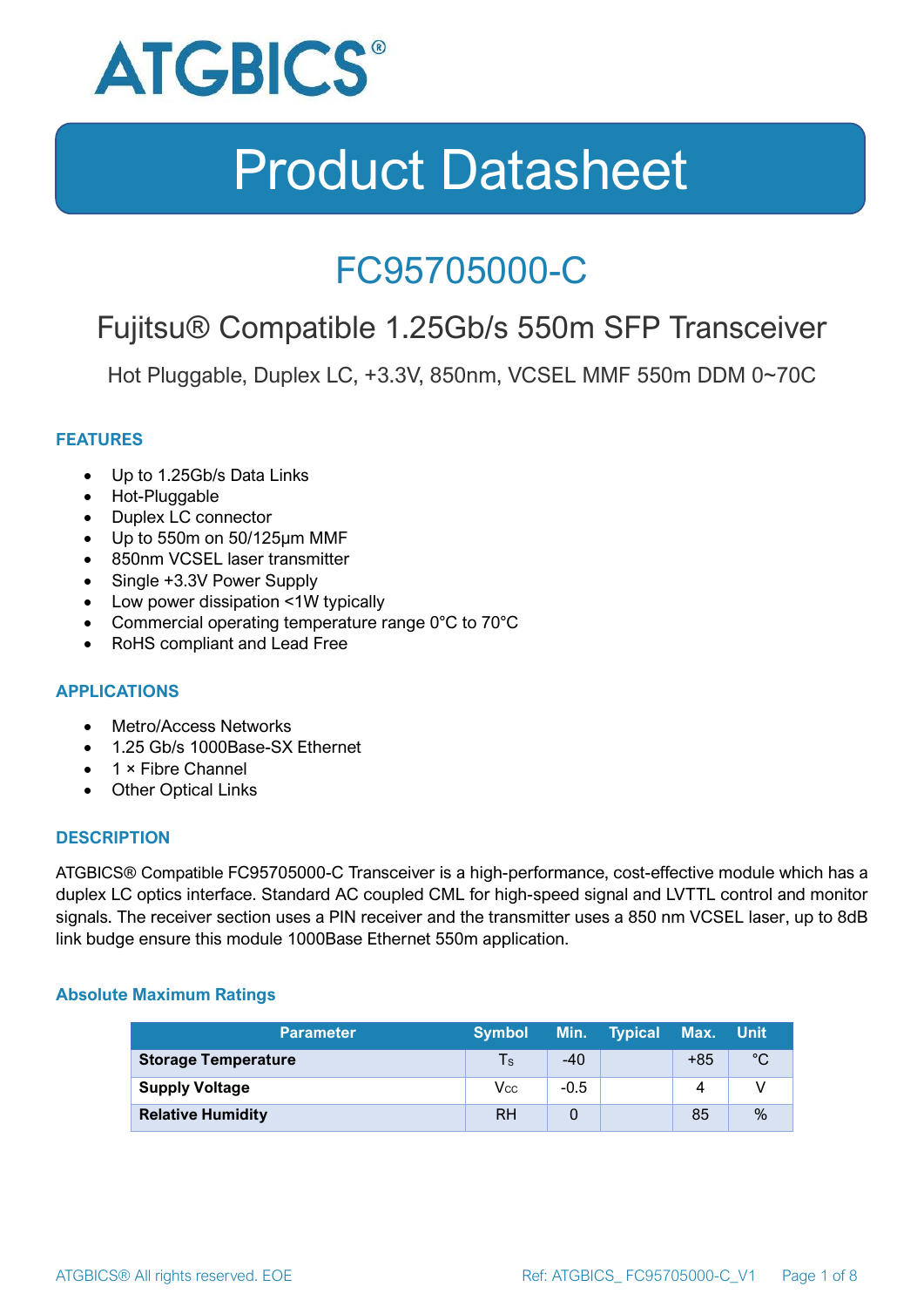

#### **Recommended Operating Environment:**

| <b>Parameter</b>             | <b>Symbol</b>    | Min.  | <b>Typical</b> | Max.     | <b>Unit</b> |
|------------------------------|------------------|-------|----------------|----------|-------------|
| <b>Operating Temperature</b> |                  | 0     |                | $+70$    | $^{\circ}C$ |
| <b>Supply Voltage</b>        | $V_{\rm CC}$     | 3.135 |                | 3.465    | v           |
| <b>Supply Current</b>        | <b>Icc</b>       |       |                | 300      | mA          |
| <b>Inrush Current</b>        | Isurge           |       |                | $lcc+30$ | mA          |
| <b>Maximum Power</b>         | $P_{\text{max}}$ |       |                |          | W           |

#### **Electrical Characteristics** ( $T_{OP}$  = -40 to 85°C, VCC = 3.135 to 3.465 Volts)

| <b>Parameter</b>                    | <b>Symbol</b>         | Min.           | <b>Typical</b> | Max.                 | <b>Unit</b> | <b>Notes</b> |
|-------------------------------------|-----------------------|----------------|----------------|----------------------|-------------|--------------|
| <b>Transmitter Section:</b>         |                       |                |                |                      |             |              |
| Input differential impedance        | $R_{\rm in}$          | 90             | 100            | 110                  | П           | П            |
| Single ended data input swing       | $V_{\text{in PP}}$    | 250            |                | 1200                 | mVp-p       |              |
| <b>Transmit Disable Voltage</b>     | $V_D$                 | $Vcc -$<br>1.3 |                | Vcc.                 | V           | 2            |
| <b>Transmit Enable Voltage</b>      | <b>VEN</b>            | Vee            |                | Vee+<br>0.8          | $\vee$      |              |
| <b>Transmit Disable Assert Time</b> | $T_{\rm dessert}$     |                |                | 10                   | <b>us</b>   |              |
| <b>Receiver Section:</b>            |                       |                |                |                      |             |              |
| Single ended data output<br>swing   | Vout, p<br>р          | 250            |                | 800                  | mv          | 3            |
| <b>LOS Fault</b>                    | $V_{\text{losfault}}$ | $Vcc -$<br>0.5 |                | V <sub>CC_host</sub> | $\vee$      | 5            |
| <b>LOS Normal</b>                   | Vlos norm             | $V_{ee}$       |                | $V_{ee}$ +0.5        | $\vee$      | 5            |
| <b>Power Supply Rejection</b>       | <b>PSR</b>            | 100            |                |                      | mVpp        | 6            |

Notes:

- 1. AC coupled.
- 2. Or open circuit.
- 3. Into 100-ohm differential termination.
- 4.  $20 80 \%$
- 5. LOS is LVTTL. Logic 0 indicates normal operation; logic 1 indicates no signal detected.
- 6. All transceiver specifications are compliant with a power supply sinusoidal modulation of 20 Hz to 1.5MHz up to specified value applied through the power supply filtering network shown on page 23 of the Small Form-factor Pluggable (SFP) Transceiver Multi-Source Agreement (MSA), September 14, 2000.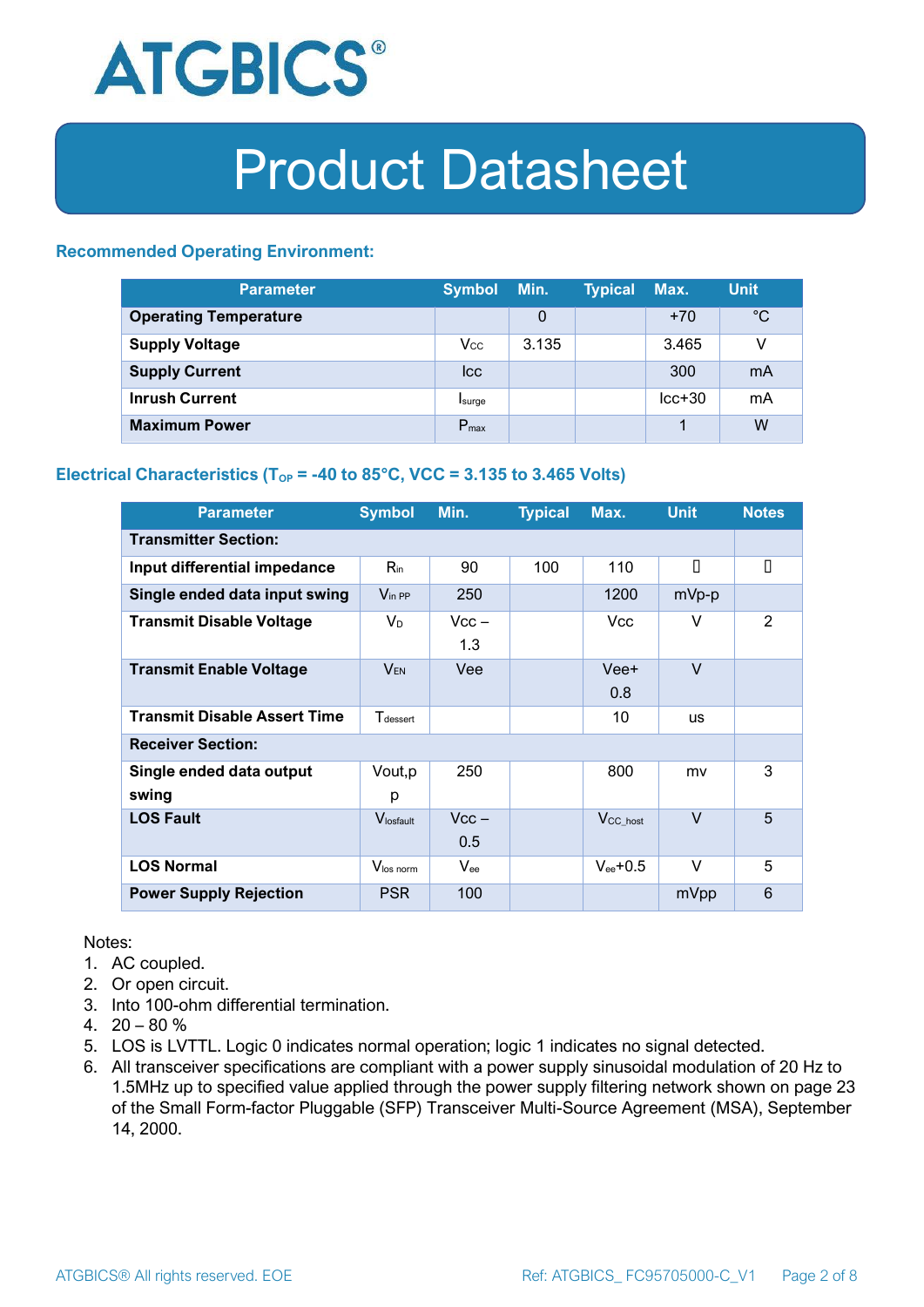

#### **Optical Parameters** ( $T_{OP}$  = -40 to 85°C, VCC = 3.135 to 3.465 Volts)

| <b>Parameter</b>                                                            | <b>Symbol</b>     | Min.         | <b>Typical</b> | Max.       | <b>Unit</b>     | <b>Note</b>    |
|-----------------------------------------------------------------------------|-------------------|--------------|----------------|------------|-----------------|----------------|
| <b>Transmitter Section:</b>                                                 |                   |              |                |            |                 |                |
| <b>Center Wavelength</b>                                                    | $\lambda_c$       | 840          | 850            | 860        | nm              |                |
| <b>Spectral Width (RMS)</b>                                                 | <b>ORMS</b>       |              |                | 0.85       | nm              |                |
| <b>Optical Output Power</b>                                                 | $P_{\text{out}}$  | -9           |                | $-3$       | dBm             | 1              |
| <b>Extinction Ratio</b>                                                     | <b>ER</b>         | 9            |                |            | dB              |                |
| <b>Optical Rise/Fall Time</b>                                               | $t_r / t_f$       |              |                | 260        | ps              | $\overline{2}$ |
| <b>Relative Intensity Noise</b>                                             | <b>RIN</b>        |              |                | $-120$     | dB/H            |                |
|                                                                             |                   |              |                |            | Z               |                |
| <b>Output Eye Mask</b><br>Compliant with IEEE802.3 z (class 1 laser safety) |                   |              |                |            |                 |                |
| <b>Receiver Section:</b>                                                    |                   |              |                |            |                 |                |
| <b>Optical Input Wavelength</b>                                             | $\lambda_{\rm c}$ | 770          |                | 860        | nm              |                |
| <b>Receiver Overload</b>                                                    | $P_{ol}$          | $\mathbf{0}$ |                |            | dBm             | $\overline{4}$ |
| <b>RX Sensitivity</b>                                                       | Sen               |              |                | $-17$      | dBm             | 4              |
| <b>RX LOS Assert</b>                                                        | LOS <sub>A</sub>  | $-35$        |                |            | d <sub>Bm</sub> |                |
| <b>RX LOS De-assert</b>                                                     | LOS <sub>D</sub>  |              |                | $-18$      | dB <sub>m</sub> |                |
| <b>RX_LOS Hysteresis</b>                                                    | LOS <sub>H</sub>  | 0.5          |                |            | d <sub>B</sub>  |                |
| <b>General Specifications:</b>                                              |                   |              |                |            |                 |                |
| <b>Data Rate</b>                                                            | <b>BR</b>         |              | 1.25           |            | Gb/s            |                |
| <b>Bit Error Rate</b>                                                       | <b>BER</b>        |              |                | $10^{-12}$ |                 |                |
| Max. Supported Link Length on<br>50/125µm MMF@1.25Gb/s                      | LMAX              |              | 550            |            | m               |                |
| <b>Total System Budget</b>                                                  | LB                | 8            |                |            | dB              |                |

Notes:

- 1. The optical power is launched into MMF.
- 2. 20-80%.
- 3. Jitter measurements taken using Agilent OMNIBERT 718 in accordance with GR-253.
- 4. Measured with PRBS  $2^{7-1}$  at 10<sup>-12</sup> BER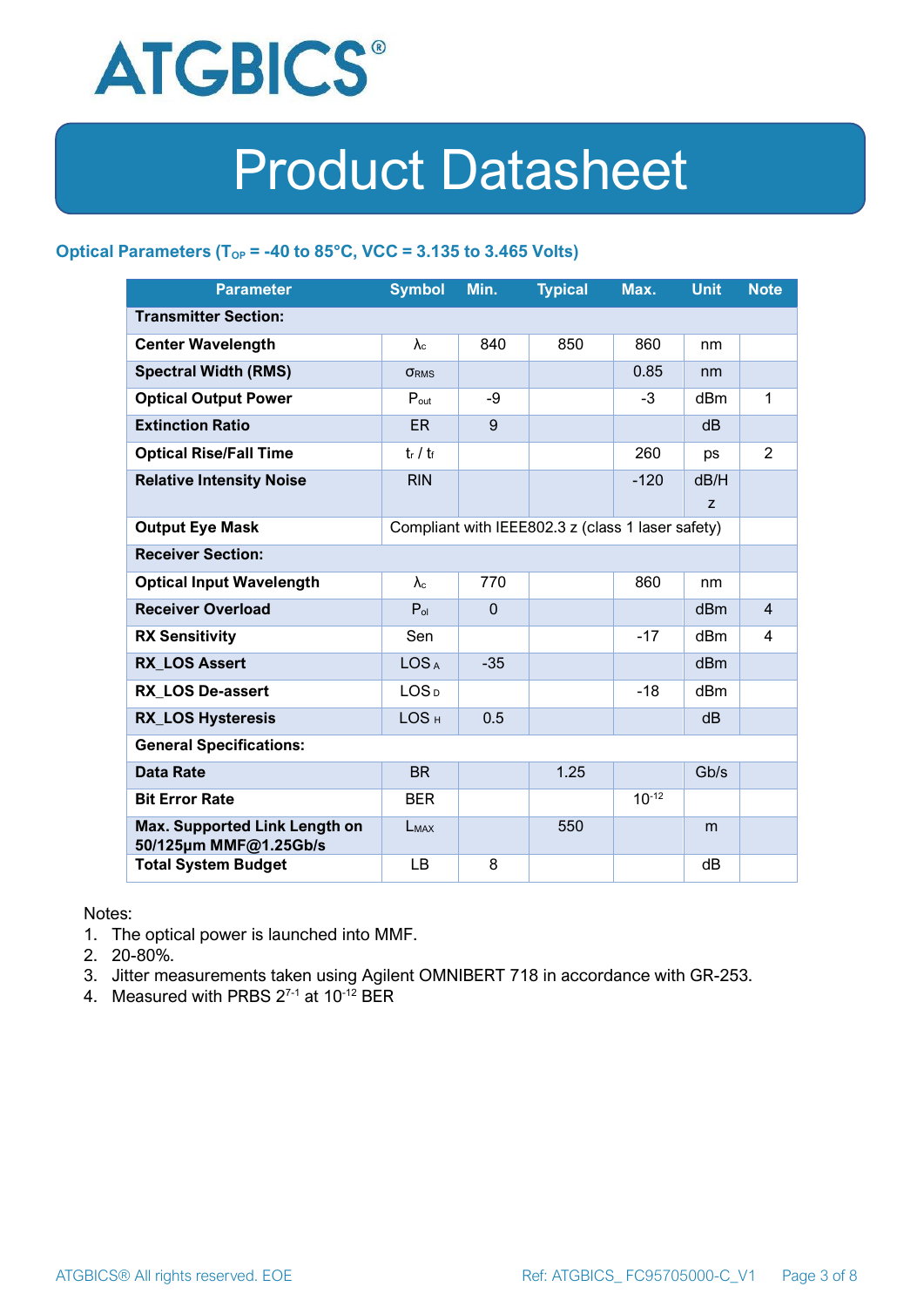

#### **Pin Assignment**

Diagram of Host Board Connector Block Pin Numbers and Name



#### **Diagram of Host Board Connector Block Pin Numbers and Names**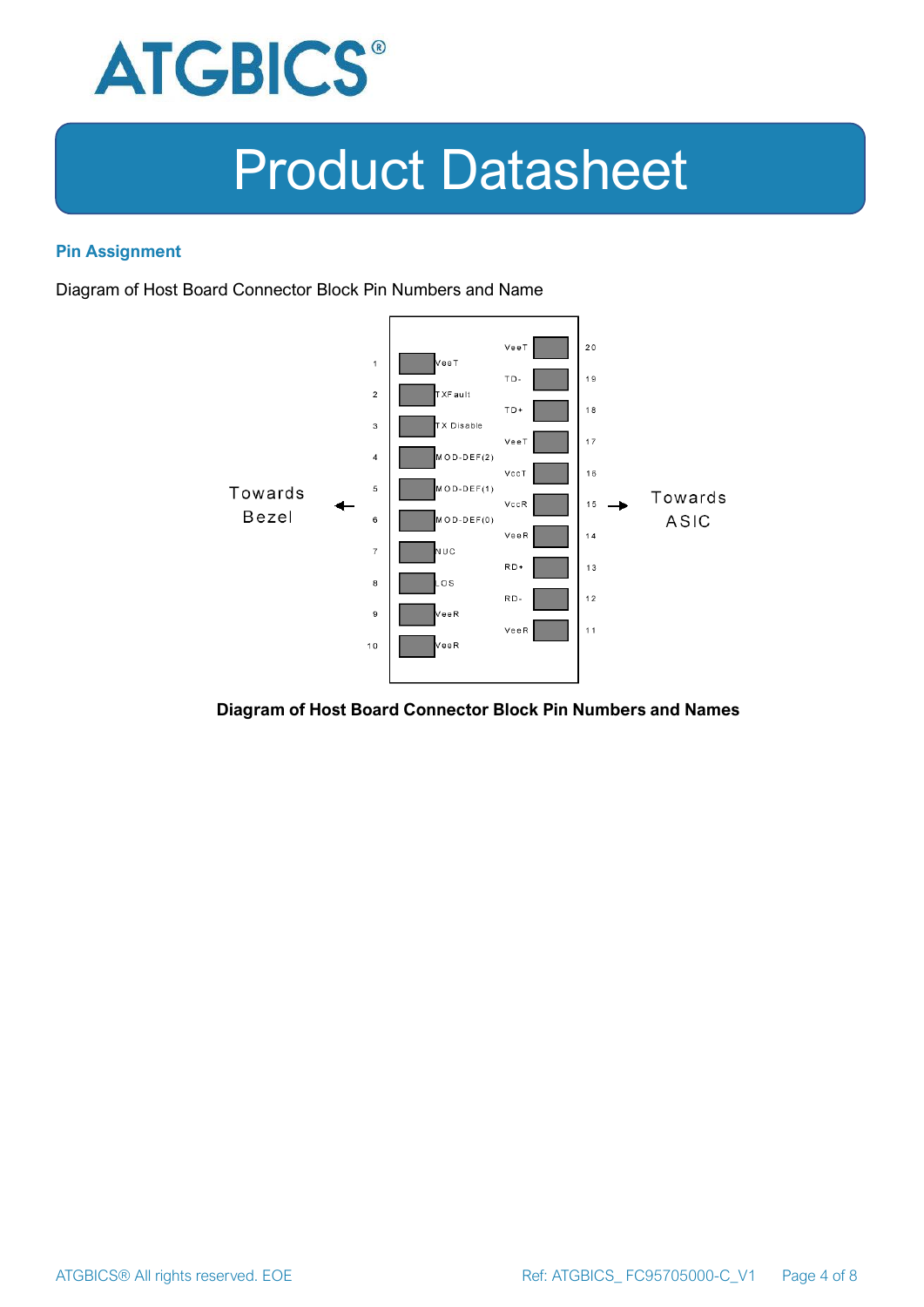

#### **Pin Function Definitions**

| <b>Pin No</b>  | <b>Name</b>        | <b>Function</b>                     | <b>Plug Seq</b> | <b>Notes</b>   |
|----------------|--------------------|-------------------------------------|-----------------|----------------|
| 1              | VeeT               | <b>Transmitter Ground</b>           | 1               | $\mathbf 1$    |
| $\mathbf 2$    | <b>TX Fault</b>    | <b>Transmitter Fault Indication</b> | 3               |                |
| 3              | <b>TX Disable</b>  | <b>Transmitter Disable</b>          | 3               | $\overline{2}$ |
| 4              | MOD-DEF2           | <b>Module Definition</b>            | $\overline{2}$  | 3              |
| 5              | MOD-DEF1           | <b>Module Definition 1</b>          | 3               | 3              |
| 6              | MOD-DEF0           | Module Definition 0                 | 3               | 3              |
| $\overline{7}$ | <b>Rate Select</b> | Not Connected                       | 3               | $\overline{4}$ |
| 8              | <b>LOS</b>         | Loss of Signal                      | 3               | 5              |
| 9              | <b>VeeR</b>        | <b>Receiver Ground</b>              | $\mathbf 1$     | $\mathbf{1}$   |
| 10             | VeeR               | Receiver Ground                     | $\mathbf{1}$    | $\mathbf 1$    |
| 11             | <b>VeeR</b>        | <b>Receiver Ground</b>              |                 | $\mathbf{1}$   |
| 12             | RD-                | Inv. Received Data Out              | 3               | 6              |
| 13             | $RD+$              | <b>Received Data Out</b>            | 3               | 6              |
| 14             | VeeR               | <b>Receiver Ground</b>              | 3               | 1              |
| 15             | <b>VccR</b>        | <b>Receiver Power</b>               | $\overline{2}$  | $\mathbf{1}$   |
| 16             | <b>VccT</b>        | <b>Transmitter Power</b>            | $\overline{2}$  |                |
| 17             | VeeT               | <b>Transmitter Ground</b>           | $\mathbf{1}$    |                |
| 18             | TD+                | Transmit Data In                    | 3               | 6              |
| 19             | TD-                | Inv. Transmit In                    | 3               | 6              |
| 20             | VeeT               | <b>Transmitter Ground</b>           | 1               |                |

Notes:

- 1. Circuit ground is internally isolated from chassis ground.
- 2. Laser output disabled on TDIS >2.0V or open, enabled on TDIS <0.8V.
- 3. Should be pulled up with 4.7k 10 kohms on host board to a voltage between 2.0V and 3.6V. MOD\_DEF (0) pulls line low to indicate module is plugged in.
- 4. Rate select is not used
- 5. LOS is open collector output. Should be pulled up with 4.7k 10 kohms on host board to a voltage between 2.0V and 3.6V. Logic 0 indicates normal operation; logic 1 indicates loss of signal.
- 6. AC Coupled

#### **SFP Module EEPROM Information and Management**

The SFP modules implement the 2-wire serial communication protocol as defined in the SFP -8472. The serial ID information of the SFP modules can be accessed through the I2C interface at address A0h.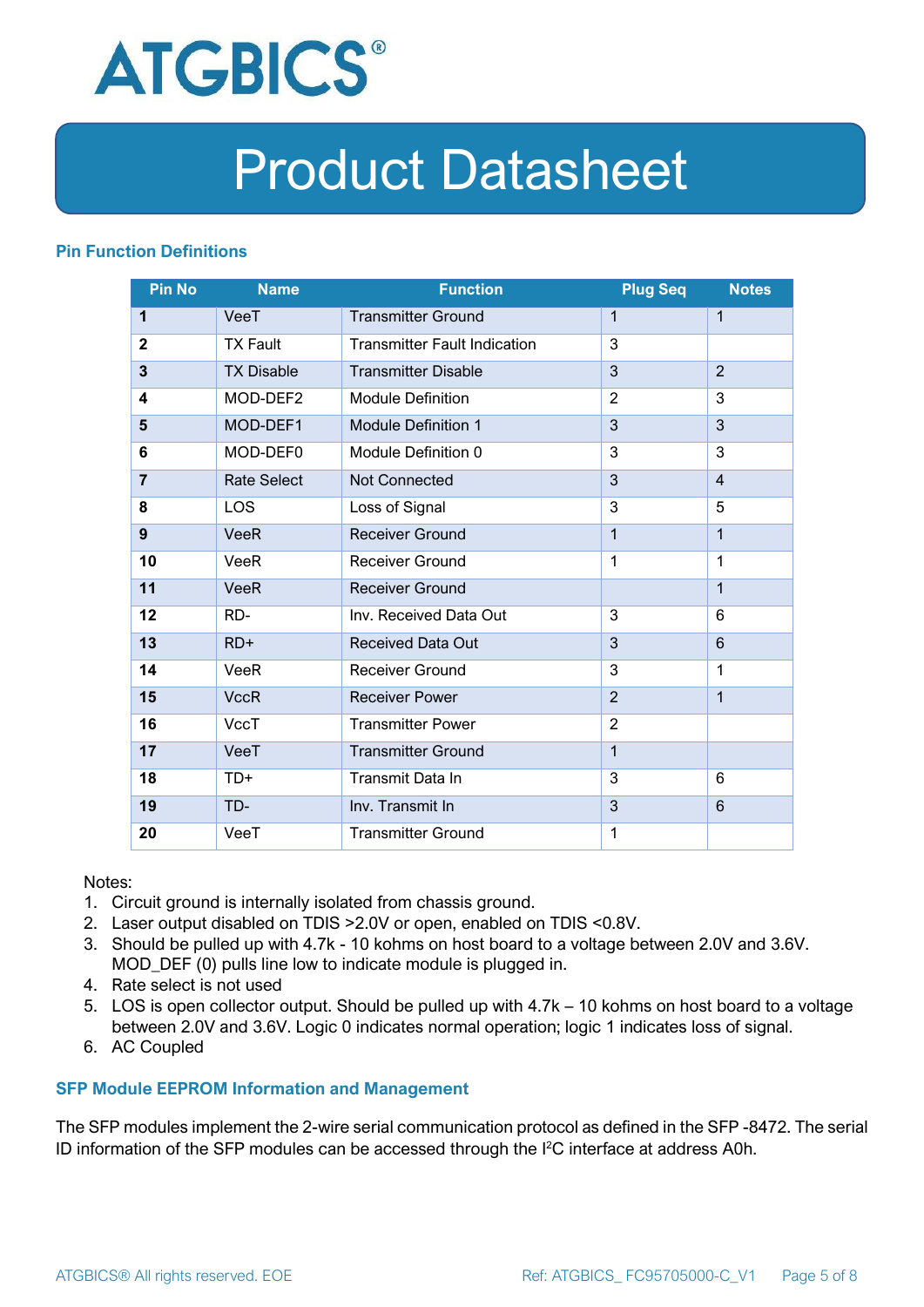

#### **EEPROM Serial ID Memory Contents (A0h)**

| <b>Data</b><br><b>Address</b> | <b>Length</b><br>(Byte) | <b>Name of</b><br>Length | <b>Description and Contents</b>                                                                                            |  |
|-------------------------------|-------------------------|--------------------------|----------------------------------------------------------------------------------------------------------------------------|--|
| <b>Base ID Fields</b>         |                         |                          |                                                                                                                            |  |
| $\mathbf 0$                   | 1                       | Identifier               | Type of Serial transceiver (03h=SFP)                                                                                       |  |
| 1                             | 1                       | Reserved                 | Extended identifier of type serial transceiver<br>(04h)                                                                    |  |
| $\overline{2}$                | 1                       | Connector                | Code of optical connector type (07=LC)                                                                                     |  |
| $3 - 10$                      | 8                       | <b>Transceiver</b>       |                                                                                                                            |  |
| 11                            | 1                       | Encoding                 | NRZ(03h)                                                                                                                   |  |
| 12                            | $\mathbf{1}$            | BR, Nominal              | Nominal baud rate, unit of 100Mbps                                                                                         |  |
| $13 - 14$                     | $\overline{2}$          | Reserved                 | (0000h)                                                                                                                    |  |
| 15                            | $\mathbf{1}$            | Length(9um)              | Link length supported for 9/125um fiber, units of<br>100 <sub>m</sub>                                                      |  |
| 16                            | 1                       | Length(50um)             | Link length supported for 50/125um fiber, units<br>of 10m                                                                  |  |
| 17                            | $\mathbf{1}$            | Length(62.5um)           | Link length supported for 62.5/125um fiber, units<br>of 10m                                                                |  |
| 18                            | 1                       | Length(Copper)           | Link length supported for copper, units of meters                                                                          |  |
| 19                            | $\mathbf{1}$            | Reserved                 |                                                                                                                            |  |
| 20-35                         | 16                      | Vendor Name              | SFP vendor name: ATGBICS                                                                                                   |  |
| 36                            | 1                       | Reserved                 |                                                                                                                            |  |
| 37-39                         | 3                       | Vendor OUI               | SFP transceiver vendor OUI ID                                                                                              |  |
| 40-55                         | 16                      | Vendor PN                | Part Number: "FC95705000-C" (ASCII)                                                                                        |  |
| 56-59                         | 4                       | Vendor rev               | Revision level for part number                                                                                             |  |
| 60-62                         | 3                       | Reserved                 |                                                                                                                            |  |
| 63                            | 1                       | <b>CCID</b>              | Least significant byte of sum of data in address<br>$0 - 62$                                                               |  |
| <b>Extended ID Fields</b>     |                         |                          |                                                                                                                            |  |
| 64-65                         | 2                       | Option                   | Indicates which<br>optical<br>SFP<br>signals<br>are<br>implemented<br>(001Ah = LOS, TX_FAULT, TX_DISABLE all<br>supported) |  |
| 66                            | $\mathbf{1}$            | BR, max                  | Upper bit rate margin, units of %                                                                                          |  |
| 67                            | 1                       | BR, min                  | Lower bit rate margin, units of %                                                                                          |  |
| 68-83                         | 16                      | Vendor SN                | Serial number (ASCII)                                                                                                      |  |
| 84-91                         | 8                       | Date code                | Manufacturing date code                                                                                                    |  |
| 92-94                         | 3                       | Reserved                 |                                                                                                                            |  |
| 95                            | 1                       | <b>CCEX</b>              | Check code for the<br>Fields<br>extended<br>ID<br>(addresses 64 to 94)                                                     |  |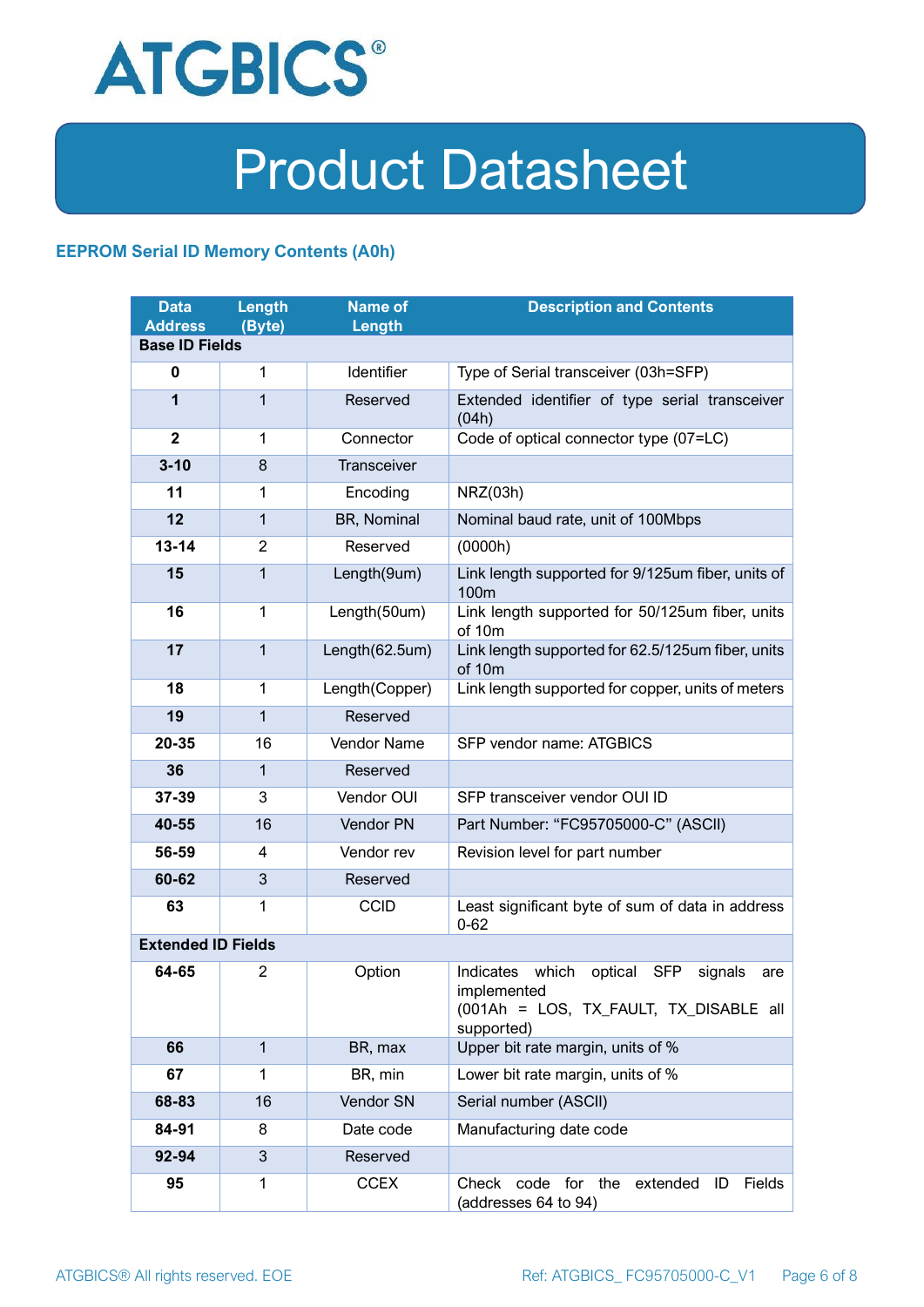

| <b>Vendor Specific ID Fields</b> |     |          |                                 |
|----------------------------------|-----|----------|---------------------------------|
| 96-127                           | 32  | Readable | Vendor specific date, read only |
| 128-255                          | 128 | Reserved | Reserved for SFF-8079           |

#### **Regulatory Compliance**

The GLX-SX-MMD-C complies with international Electromagnetic Compatibility (EMC) and international safety requirements and standards (see details in Table following).

| Electrostatic Discharge<br>(ESD) to the Electrical Pins                                      | MIL-STD-883E<br>Method 3015.7                                                   | Class 1(>1000 V)                          |
|----------------------------------------------------------------------------------------------|---------------------------------------------------------------------------------|-------------------------------------------|
| Electrostatic<br><b>Discharge</b><br>(ESD)<br>LC<br>the<br><b>Duplex</b><br>to<br>Receptacle | IEC 61000-4-2<br><b>GR-1089-CORE</b>                                            | Compatible with standards                 |
| Electromagnetic<br>Interference (EMI)                                                        | FCC Part 15 Class B<br>EN55022 Class B (CISPR 22B)<br><b>VCCI Class B</b>       | Compatible with standards                 |
| Laser Eye Safety                                                                             | 1040.10<br>21CFR<br>and<br><b>FDA</b><br>1040.11<br>EN60950, EN (IEC) 60825-1,2 | Compatible with Class 1 laser<br>product. |

#### **Recommended Circuit**



**SFP Host Recommended Circuit**